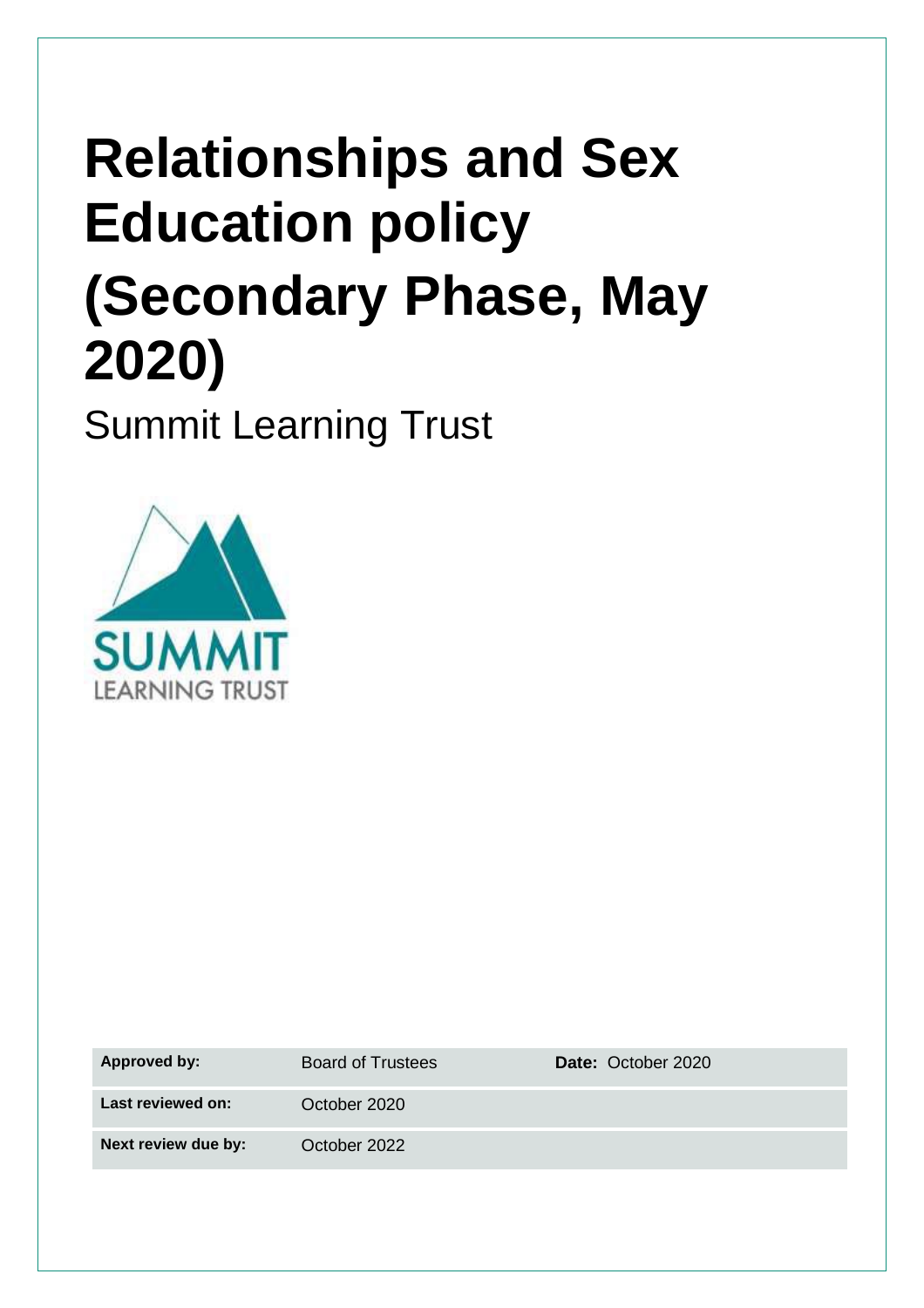# **Contents**

#### <span id="page-1-0"></span>**1. Aims**

- The aims of Relationships and Sex Education (RSE) at our school are to:
- Provide a framework in which sensitive discussions can take place;
- Prepare pupils for puberty, and give them an understanding of sexual development and the importance of health and hygiene;
- Help pupils develop feelings of self-respect, confidence and empathy;
- Create a positive culture around issues of sexuality and relationships;
- Teach pupils the correct vocabulary to describe themselves and their bodies;
- Create an environment in which our students can be offered appropriate teaching about relationships and sex and where they have the confidence to question and seek answers to queries;
- Assist young people to prepare for adult life by supporting them through their physical, emotional and moral development;
- Recognise that the decisions about when to begin a relationship are complex and may have to be discussed with appropriate adults;
- Equip our students with the necessary skills and knowledge in order to negotiate consent within a range of relationships;
- Ensure students are aware of the protections and responsibilities afforded to them by the Equalities Act 2010 and know what is and what is not legal in matters relating to sexual activity;
- Understand the impact of external factors such as the media, internet, peer groups and remain independent responsible decision-makers;
- Develop the ability to form positive, non-exploitative relationships;
- Be aware of personal, psychological, emotional and physical changes in themselves and others;
- Prepare students for puberty, and give them an understanding of sexual development and the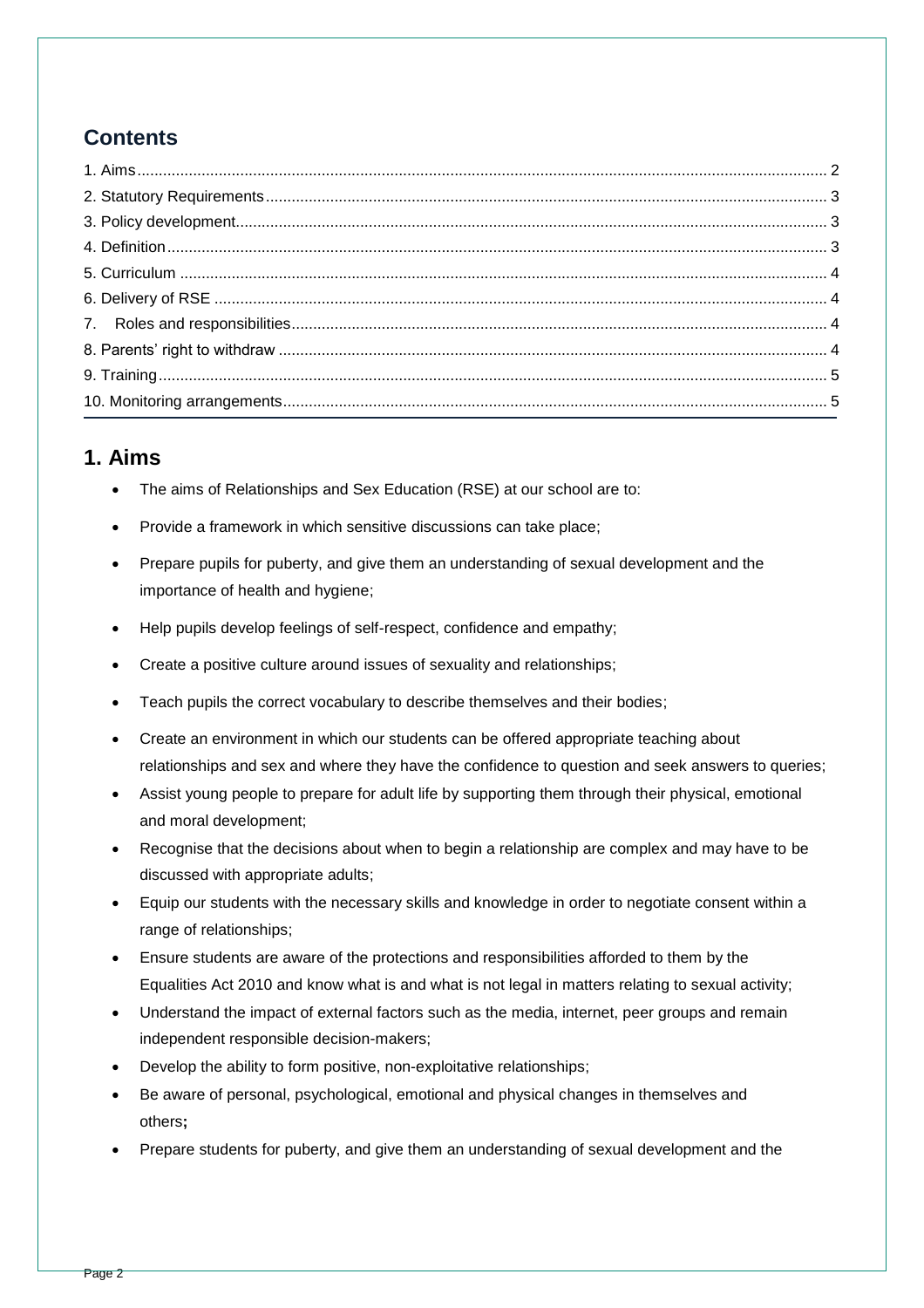importance of health and hygiene.

### <span id="page-2-0"></span>**2. Statutory Requirements**

The Summit Learning Trust secondary schools, must provide RSE to all pupils as per section 34 of the [Children and Social work act 2017.](http://www.legislation.gov.uk/ukpga/2017/16/section/34/enacted)

In teaching RSE, we are required by our funding agreements to have regard to the 'Relationships Education, Relationships and Sex Education (RSE) and Health Education' 2020 statutory guidance issued by the secretary of state as outlined in section 403 of the [Education Act 1996.](http://www.legislation.gov.uk/ukpga/1996/56/contents)

Within the Summit Learning Trust, each school will have its own policy which will take into account the statutory guidance found in the document ["Relationships Education, Relationship and Sex Education \(RSE\)](https://assets.publishing.service.gov.uk/government/uploads/system/uploads/attachment_data/file/805781/Relationships_Education__Relationships_and_Sex_Education__RSE__and_Health_Education.pdf)  [and Health Education 2020".](https://assets.publishing.service.gov.uk/government/uploads/system/uploads/attachment_data/file/805781/Relationships_Education__Relationships_and_Sex_Education__RSE__and_Health_Education.pdf) 

## <span id="page-2-1"></span>**3. Policy development**

This policy has been developed in consultation with staff, pupils and parents. The consultation and policy development process involved the following steps:

- 1. Review our Trust has identified an RSE working group, who have reviewed all relevant information including relevant national and local guidance.
- 2. Staff consultation all secondary phase PSHE leaders were given the opportunity to look at the Trust-wide policy and make recommendations.
- 3. Parent/stakeholder consultation parents and any interested parties were invited to attend a meeting about the policy.
- 4. Pupil consultation we investigated what exactly pupils want from their RSE.
- 5. Ratification once amendments were made, the policy was shared with governors and ratified.

#### <span id="page-2-2"></span>**4. Definition**

Relationship and Sex Education (RSE) is about the emotional, physical, social and cultural development of pupils. It involves learning about relationships, sexual health (including safe sex), sexuality, healthy lifestyles, diversity and personal identity. RSE is based on respect for self, others and is taught with due regard to moral and legal considerations. The RSE programme recognises the values of family life and supportive relationships and is part of a lifelong learning programme.

Effective RSE is essential if young people are to make responsible and well-informed decisions about their lives. We aim to present relevant facts in an objective and balanced manner. Lessons are set in the context of the family, friends and wider societal issues and address responsibilities that arise from within these relationships. RSE will help young people learn to respect themselves and others and move with confidence from childhood through adolescence into adulthood.

RSE is not about the promotion of sexual activity.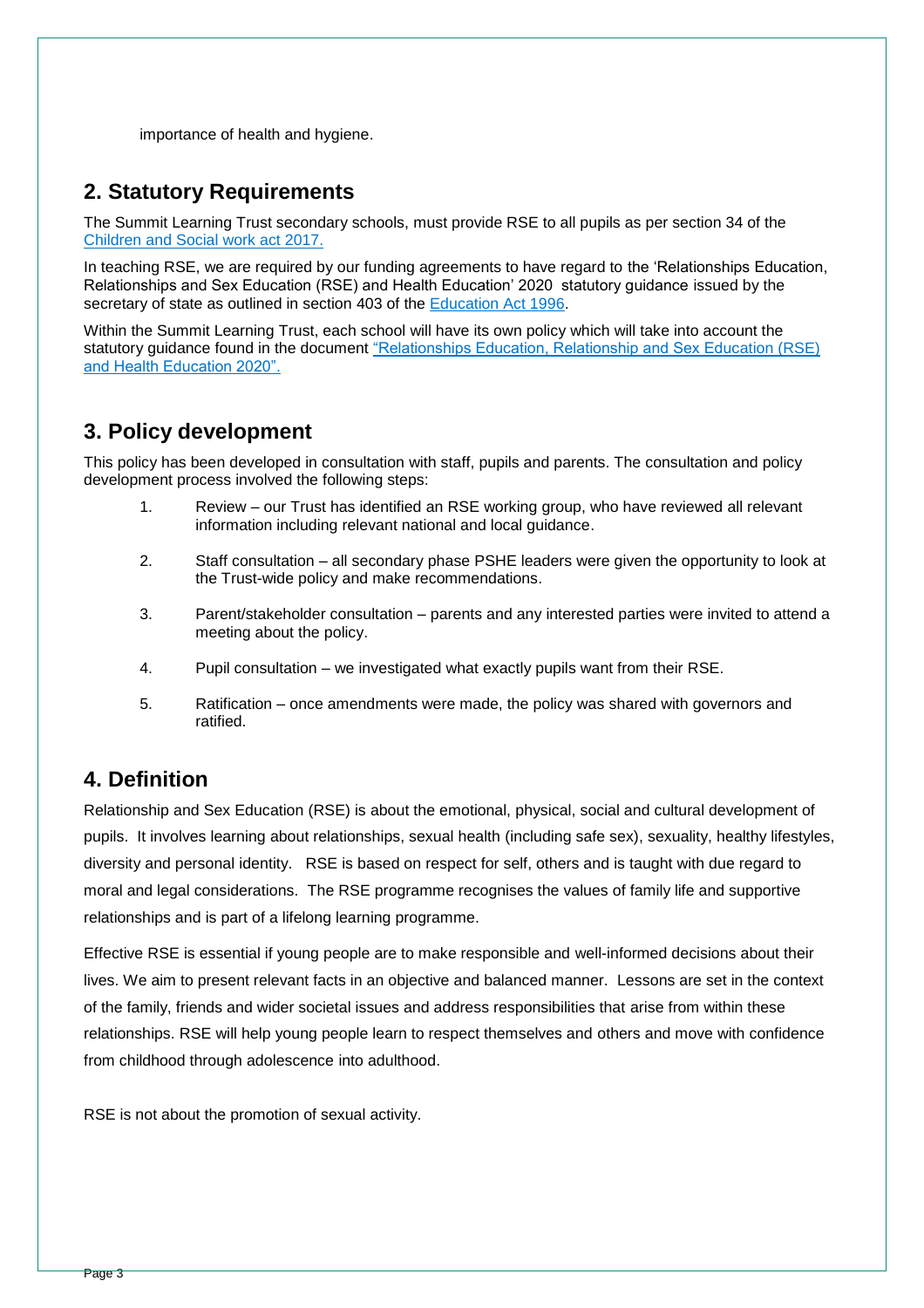## <span id="page-3-0"></span>**5. Curriculum**

Each school's curriculum will be set out in their individual policy, which may need to adapted as and when necessary. Our Trust will ensure that each school's RSE curriculum is adapted to the particular needs of some SEND students. They have developed their individual curricula in consultation with parents, pupils and staff, taking into account the age, needs and feelings of pupils. If pupils ask questions outside the scope of this policy, teachers will either respond appropriately or signpost to staff or support services who may be able to give a knowledgeable answer.

## <span id="page-3-1"></span>**6. Delivery of RSE**

RSE is taught within the personal, social, health and economic (PSHE) education curriculum. Biological aspects of RSE are taught within the science curriculum, and other aspects are included in other curriculum offers.

Pupils may also receive stand-alone sex education sessions delivered by a trained health professional.

RSE focuses on giving young people the information they need to help them develop healthy, nurturing relationships of all kinds including:

> Families

.

- Respectful relationships, including friendships
- > Online and media
- > Being safe
- Intimate and sexual relationships, including sexual health

These areas of learning are taught within the context of family life taking care to ensure that there is no stigmatisation of children based on their home circumstances (families can include single parent families, LGBT parents, families headed by grandparents, adoptive parents, foster parents/carers amongst other structures) along with reflecting sensitively that some children may have a different structure of support around them (for example: looked after children or young carers).

## <span id="page-3-2"></span>**7. Roles and responsibilities**

The Trust will oversee the delivery of RSE. It is up to each school to define the distribution of roles when developing a RSE curriculum.

## <span id="page-3-3"></span>**8. Parents' right to withdraw**

Right to be excused from sex education (commonly referred to as the right to withdraw)

Parents have the right to request that their child be withdrawn from some or all of sex education (although **not** health or relationships education) delivered as part of statutory RSE up to and until three terms before their child turns 16.

Before granting any such request the school Principal will meet with parents and, as appropriate, with the child to discuss the request to ensure that their wishes are understood and to clarify the nature and purpose of the curriculum. Once those discussions have taken place, except in exceptional circumstances, the school will respect the parents' request to withdraw the child.